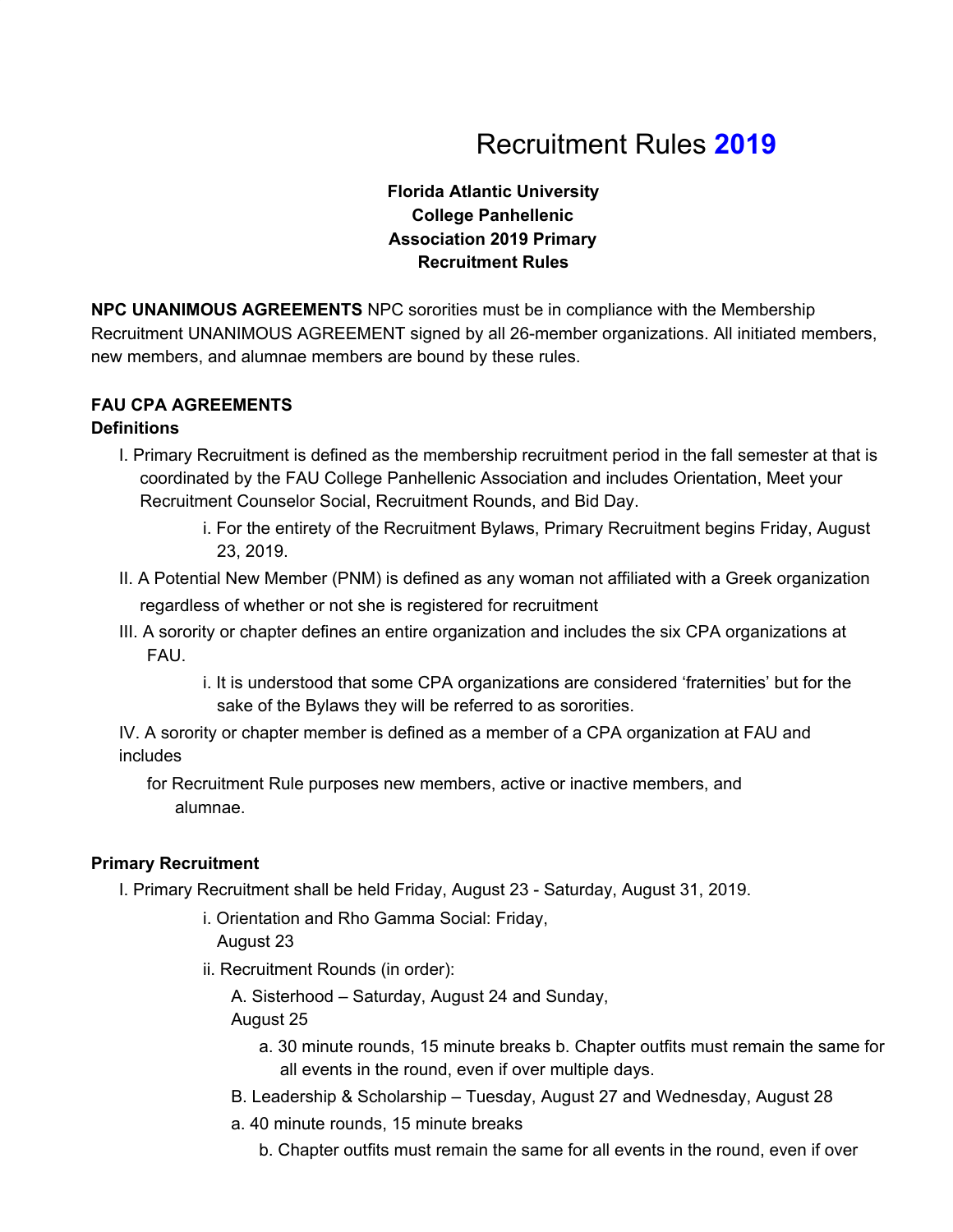multiple days.

- C. Service & Philanthropy Thursday, August 29
	- a. 40 minute rounds, 15 minute

breaks

D. Preference – Friday, August 30

a. 60 minute rounds, 15 minute breaks

- E. Bid Day: Saturday, August 31
	- a. In case of inclement weather, Bid Day will take place in Barry Kaye auditorium
- II. The Panhellenic Advisor, in conjunction with the Student Union staff, has final say regarding the Primary Recruitment and Bid Day location and scheduling
- III. Each event begins when the first Potential New Member walks through the door.
- IV. Primary Recruitment events may only be held in locations, as coordinated by the College Panhellenic Association's Vice President of Recruitment, Panhellenic Advisor, and Student Union staff.
	- i. All chapters must adhere to FAU policies & procedures, including but not limited to the Student Code of Conduct, Registered Student Organization policies and Student Union policies.
	- ii. Each chapter must sign the Student Union Expectations and Agreement at least two weeks before the start of recruitment (August 9, 2019). If not signed by the date specified, an infraction will be filed.
- V. The College Panhellenic Association will use the NPC Release Figure Method.
	- i. The Panhellenic Advisor will conduct RFM trainings with chapter members and advisors by request.
- VI. The College Panhellenic Association will use the software provided by Fraternity & Sorority Life to facilitate Primary Recruitment.
	- i. The Panhellenic Advisor will conduct a software training session for all chapters within 30 days from the start of Primary Recruitment. If a chapter member or advisor is unable to attend the group training session, the Panhellenic Advisor will conduct additional trainings upon request.
	- ii. Chapter selection lists are due 8 hours after the conclusion of the last event of each round.
- VII. Quota will be set during Primary Recruitment by the Office of Fraternity & Sorority Life, in conjunction with the NPC Release Figures Method Specialist.

i. Quota additions will be utilized by the Office of Fraternity & Sorority Life, in conjunction with the NPC Release Figures Method Specialist.

- VIII. Sororities may not host open events or programs (on or off-campus) prior to the start of Primary Recruitment, but they may participate in Pre-Recruitment Events hosted by Fraternity and Sorority Life and/or College Panhellenic Association, or with approval from College Panhellenic Association.
	- i. Pre-Recruitment Events include Summer Preview, Owl Involved Activities Fair, and Meet the Greeks. Each chapter is expected to set up a table at all Pre-Recruitment Events.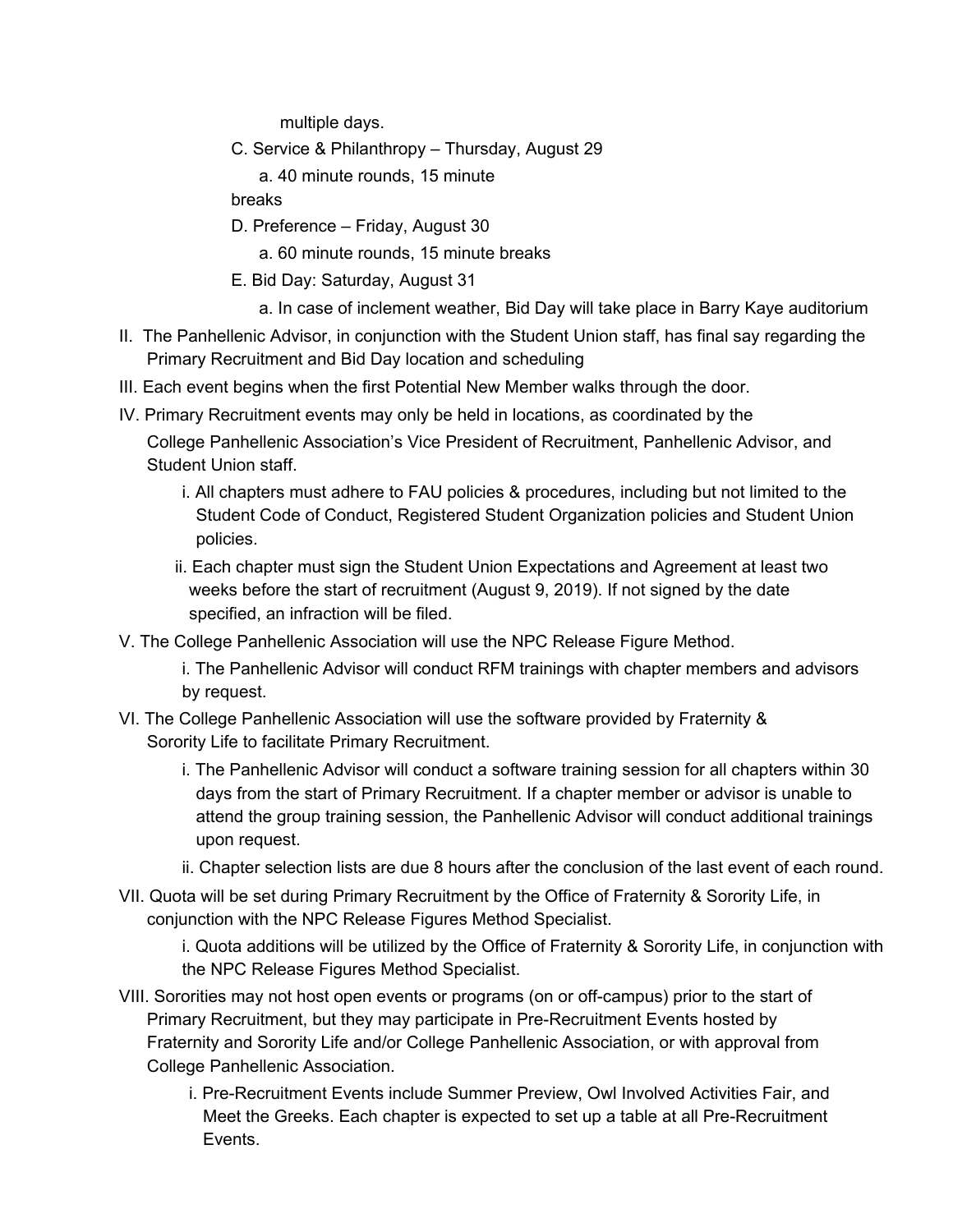- ii. A maximum of 8 members may participate in tabling at all Pre-Recruitment Events unless otherwise approved by Fraternity and Sorority Life and/or College Panhellenic Association.
- iii. Outside of Pre-Recruitment Events, only College Panhellenic Association will do any tabling or promotional events or programs prior to Primary Recruitment. This applies to any type of tabling, even if it is not recruitment-related.
- iv. All chapters are required to provide to College Panhellenic Association any marketing supplies they wish to share with any Potential New Member per the Chapter Guidelines section in these Bylaws.
- IX. Each chapter is permitted to post one promotional video no sooner than Thursday, August 1st at 12:00pm noon so long as it follows the guidelines below and is approved by the CPA VP of Recruitment.
	- i. Video may be no longer than one two minute in length.
	- ii. Video should not include any Rho Gammas or members of the recruitment team including Panhellenic executive board members.
	- iii. Video should focus on the most positive and influential aspects of membership and align with the values of the organization.
	- iv. Videos must include intentional footage and information about philanthropy events and sisterhood events
	- v. Videos may not have any frills footage. This includes, but is not limited to, glitter blowing, posed laughing shots, and any unintentional footage without values based meaning.
	- vi. The video must be sent to the CPA VP of Recruitment for approval before it can be posted. Videos must be submitted to the [panhelfauvpr@gmail.com](mailto:panhelfauvpr@gmail.com) by 11:59 pm Monday, July 1, 2019. Approval or disapproval with justification notice will be sent out within 72 hours. If not approved, edited videos must be submitted to [panhelfauvpr@gmail.com](mailto:panhelfauvpr@gmail.com) by 11:59 pm Thursday, July 11, 2019. Notices of approval or disapproval will be sent out within 72 hours. The review process will continue until the video is approved.
	- vii. If a chapter posts their video without prior approval from CPA, a violation report form will be filed.

viii. With the exception of this promotional video, chapters may still post temporary videos in the form of Instagram or SnapChat stories that are no longer available to be seen after 24 hours. No temporary videos of this form may be added to an Instagram highlight.

- ix. All video material (permanent or temporary) posted by a chapter and/or chapter members should positively promote Greek Life and all CPA organizations
- X. IGS The software system for PNM registration provided by Fraternity & Sorority Life will open date May 1, 2019 and close at 11:59 pm on Thursday, August 22, 2019
	- i. PNM information will be released to chapters on August 9th, 2019 and new registrants will be made available on a rolling basis until the start of Primary Recruitment.
	- ii. A PNM is to sign herself up for recruitment, with the help of a CPA Executive Board member, or a Recruitment Counselor. Chapter members should not assist PNMs with recruitment registration or complete the registration process for them. Chapters and chapter members should not pay the registration fee for a PNM.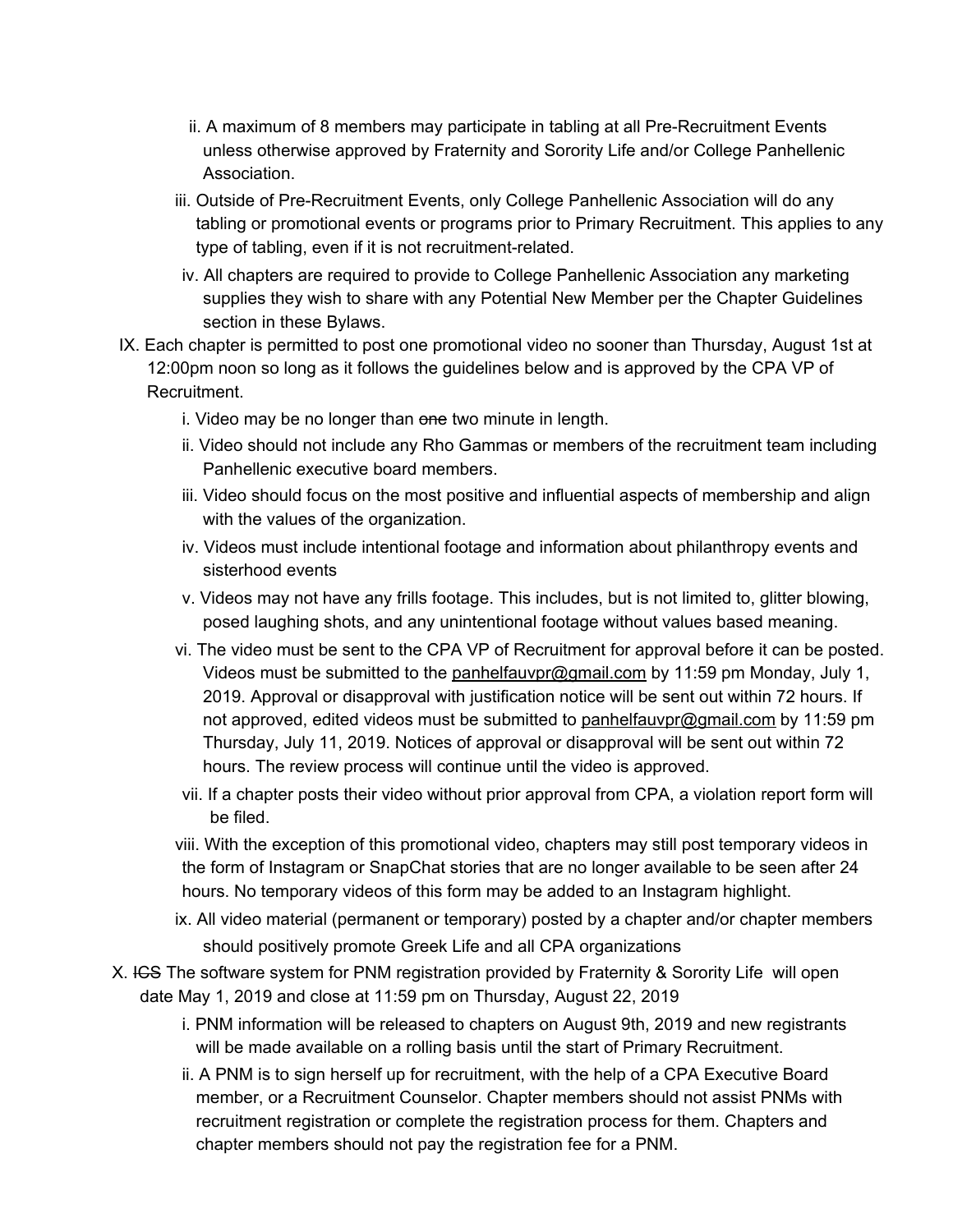XI. Total Reset shall be set by calculating the median of the Panhellenic chapters' membership numbers on Bid Day. Total will also be reset in the first week of classes each spring semester also by calculating the median of the Panhellenic chapters' total membership numbers as they stand on the day of the first Panhellenic General Meeting.

#### **Membership Recruitment Acceptance Binding Agreement**

- I. Per the NPC Manual of Information, "a potential new member shall sign the membership recruitment acceptance binding agreement (MRABA)" after her last Preference Round event, unless she chooses to withdraw from the process at that time.
	- i. Per the NPC Manual of Information, Quota Addition Procedures, "The quota addition procedure shall never include a woman who has failed to accept or attend any membership recruitment event for which there was room in her membership recruitment schedule (with a fully structured or partially structured recruitment), or has failed to list on her membership recruitment acceptance binding agreement (MRABA) all sorority chapters appearing on her preference schedule."
	- ii. Per the NPC Manual of Information, "a potential new member who withdraws from the primary recruitment process before the signing of her membership recruitment acceptance binding agreement (MRABA) shall be eligible for snap bidding and COB."
	- iii. Per the NPC Manual of Information, Standards of Ethical Conduct, "NPC sorority members shall not suggest to any potential new member that she refuse a bid from one organization in order to wait for a bid from another organization or suggest that a potential member list only one choice on her membership recruitment acceptance binding agreement (MRABA)"

#### **Recruitment Room Specifications**

I. Values based recruitment decorations and a modified concept of "no-frills" recruitment will be observed throughout the entire Primary Recruitment process. Recruitment events should be values-based and reflective of the women's fraternal experience. Chapters can decorate their rooms any way they see fit, so long as it refrains from using anything that will distract from conversations between a PNM and a sorority member.

i. No items can be adhered to the walls with the exception of banners hung by Student Union Staff Members.

- ii. A 10 x 10 section of pipe and drape will be provided by the Student Union for each round of recruitment. Chapters may utilize this in any way they wish so long as it is outlined in their approved Round Decor Report. If a chapter declines the pipe and drape for any round of recruitment, it must be confirmed in writing and on the final version of the room's diagram for that round as provided by the Student Union.
- iii. Pipe and drape provided by the chapter must be limited to two 10X10 structures. A pipe and drape structure outside these dimensions must be approved by CPA and outlined on the Round Decor Report.
- iv. Any other large free-standing decor (anything that exceeds 4 feet high OR 4 feet wide) must be approved in the Round Decor Report prior to being brought into the room.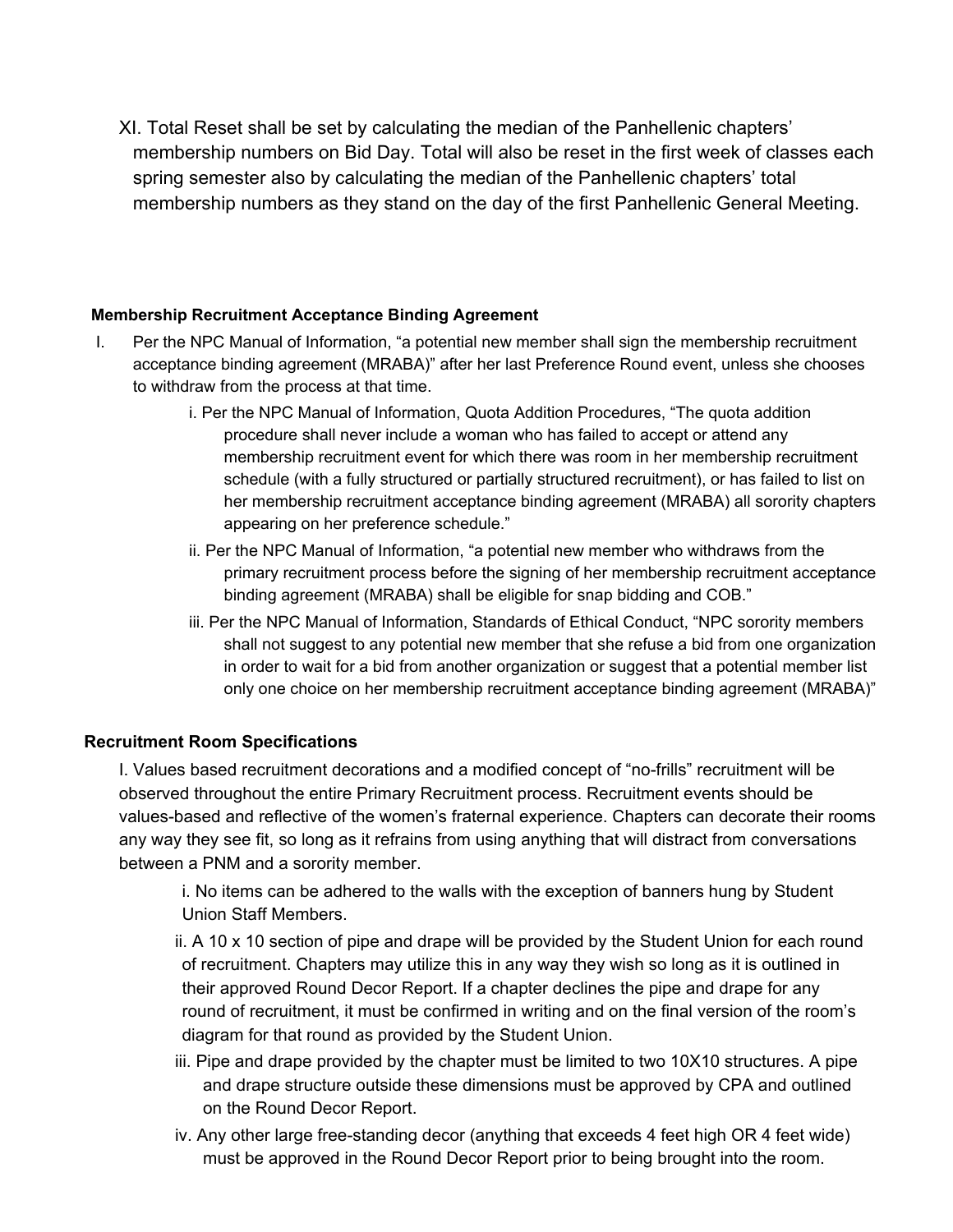Pictures and measurements must be provided upon request. This includes such items as large Greek letters, pallets, ladders, trellises, chalkboards, etc.

- v. All other decor less than 4 feet high or 4 feet wide must be free-standing.
- II. A Round Decor Report (template provided by CPA) outlining all decor for each round of recruitment must be submitted to and approved by the CPA VP of Recruitment. The Report should indicate if items are previously owned or being purchased, and an outline of the estimated costs for items to be purchased should be included. Photos and additional materials are encouraged to be submitted with the Round Decor Report.

i. The first draft of the chapter's Round Decor Report is due to the CPA VP of Recruitment no later than June 1, 2019. The CPA VP of Recruitment will meet with each chapter to discuss the draft and request a final draft that reflects any changes discussed.

ii. Each chapter's final Round Decor Report must be approved by the CPA VP of Recruitment before the start of Primary Recruitment. Any changes made after final approval must be approved on a case-by-case basis by the VP of Recruitment.

iii. In order to identify what items being used in recruitment were previously owned by the chapter, an Inventory List of everything contained in the chapter's storage unit and/or owned by the chapter and might possibly be used in recruitment must be submitted to the Office of Fraternity & Sorority Life no later than May 1, 2019.

- a. Items included in the chapter's Round Decor Report but not included in the chapter's Inventory List will need to be included in the \$1,000.00 budget.
- b. It is recommended that the chapter list everything they have in their inventory even if they are not sure it will be used for recruitment at the time of reporting to ensure they will not have to add the items to their budget, should they decide to use them later.
- III. The Student Union Staff will hang up a maximum of two banners for each round of recruitment; if the chapter chooses to hang more banners they must be attached to the pipe & drape or some how displayed without being adhered to the wall.

i.All banners including Bid Day banners must be delivered by 5:00 pm to the Fraternity and Sorority Life office no later than Wednesday, August 21, 2019

- ii. All banners may be no larger than a full size flat sheet
- iii. Banners must be 200 thread count or less

iv. Banners must have a six-inch margin at the top to leave room for it to be properly hung by the Student Union staff

v.Use paint in moderation so the banner does not become too heavy to hang

Absolutely no glitter, even if it's lacquered on. If the banner has glitter on it, it will NOT be hung.

- vi. All banners turned in to the Fraternity & Sorority Life office must have a Banner Tag attached; Banner Tag template will be sent out in early summer.
- IV. Each chapter may spend no more than \$1,000.00 on all Recruitment Round Decor. After Primary Recruitment has concluded, each chapter must submit a final budget report with receipts indicating how much was spent on their recruitment. The approximate cost of any items donated to the chapter or borrowed by the chapter for the use of recruitment will be included in the \$1,000.00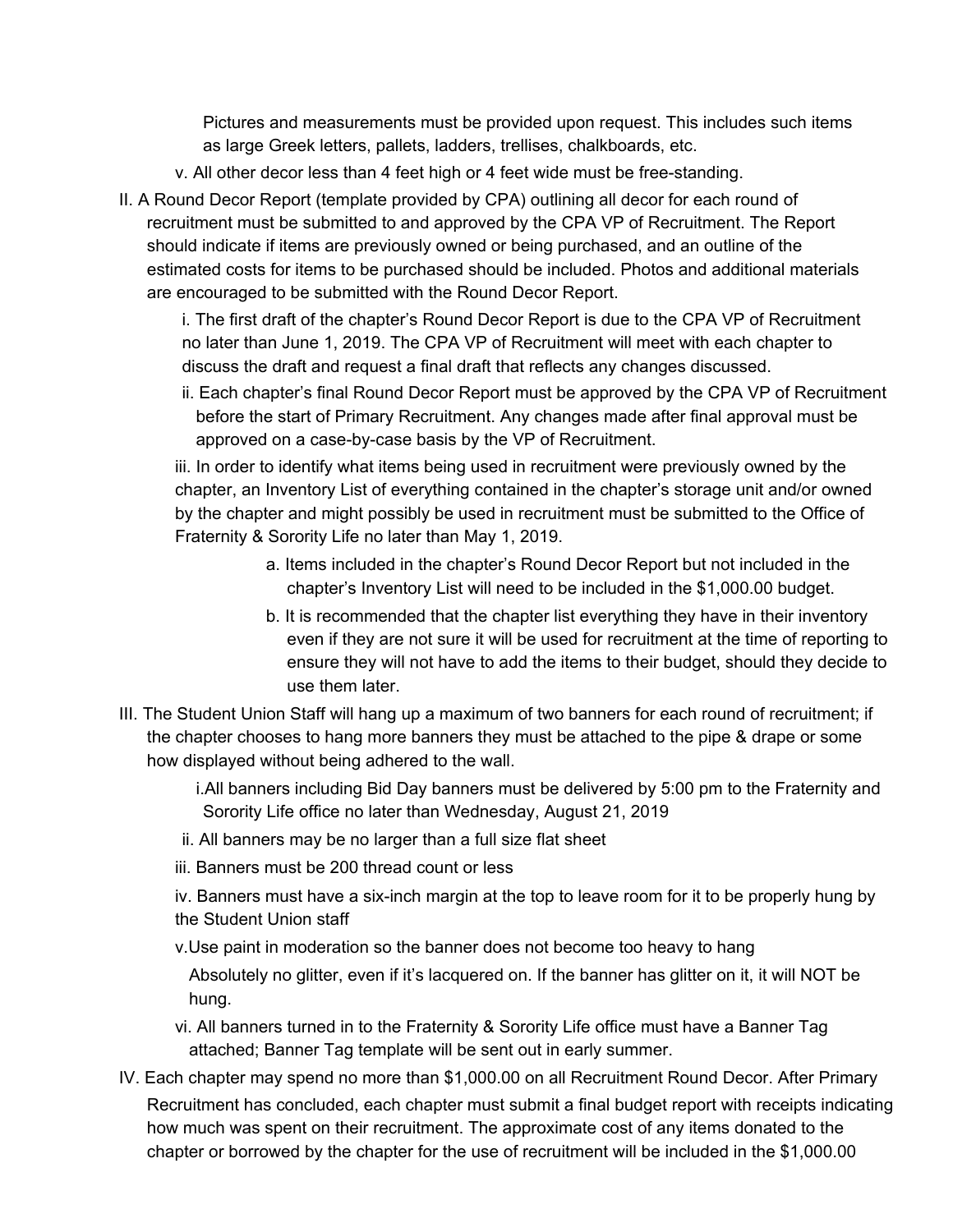limit.

- i. The final budget is due to the CPA VP of Recruitment no later than one week after Bid Day. Any chapter who does not meet this deadline will incur a fine of \$100.00 for each day it is later.
- ii. Sororities participating in Primary Recruitment for the first time may exceed the budget limit by \$100.
- iii. Funds spent on water, cups and napkins will not be included in the \$1,000.00 recruitment budget but rather attributed to a separate budget; this separate budget is limited to \$200.00 for water and cups for all of Primary Recruitment.

iv. Any items that are purchased for donation but used during Primary Recruitment (for decoration, crafting, etc.) before being donated may be attributed to a separate budget outside of the \$1,000.00 limit. The limit for the cumulative value of donated items is \$100.00. v. Chapters that exceed the \$1,000 limit will be fined twice the amount spent above the limit.

- a. Fines collected will be used to support any College Panhellenic Association educational programs.
- vi. Clothing and name tags do not count towards the budget.
	- a. Clothing options should mirror what Potential New Members are asked to wear for all rounds of Primary Recruitment.
	- b. Potential New Members are encouraged to dress in 'semi-formal' attire on Preference night.
- V. Slideshows will only be permitted during Sisterhood Round.
	- i. The slideshow can be no longer than 5 minutes in length.
	- ii. The slideshow should not have any music or sound

iii. Slideshows cannot include photos or names of Recruitment Counselors or members of the recruitment team.

iv. Slideshows should be submitted for approval to the CPA VP of Recruitment no later than July 1, 2019.

- VI. Financial Information must be shared during Leadership & Scholarship Round. The content of and method by which financial information is shared with Potential New Members during Leadership & Scholarship Round will follow guidelines provided by NPC's Financial Transparency Program.
	- i. The chapter must display a Dues Board that breaks down New Member fees during Leadership & Scholarship Round. A description of this board must be included in the chapter's Round Decor Report and approved by the CPA VP of Recruitment.
	- ii. Chapter representatives must give a brief presentation at each event during Leadership & Scholarship Round about chapter finances to align with the Dues Board displayed in the room and Dues Sheets given to PNMs
- VII. Videos will only be permitted during Service & Philanthropy Round.
	- i. The video can be no longer than 5 minutes in length.

ii. Slideshows cannot include photos or names of Recruitment Counselors or members of the Recruitment Team.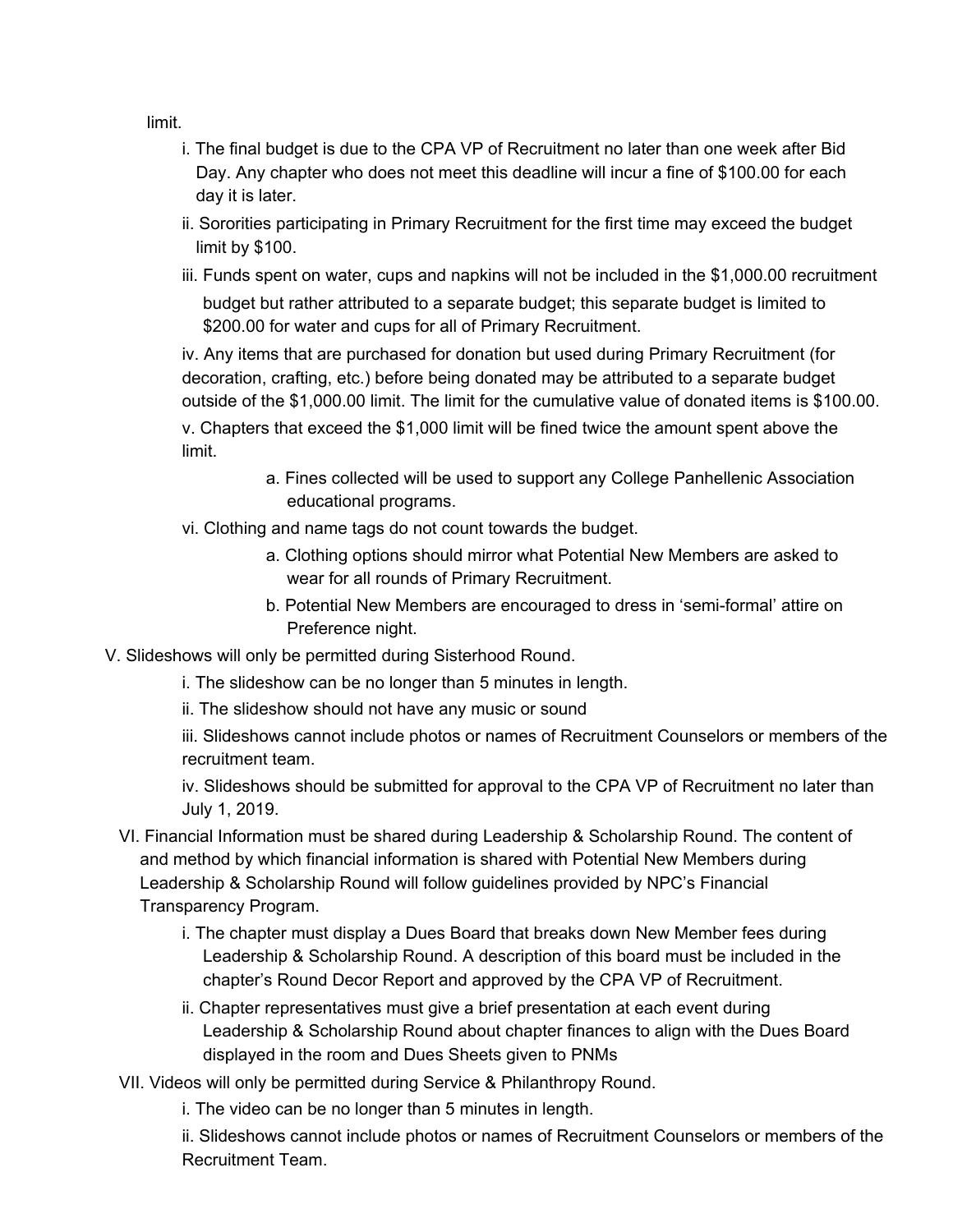- iii. Videos must be submitted for approval to the CPA VP of Recruitment no later than July 1, 2019.
- VIII. Skits will not be permitted during any and all rounds of Primary Recruitment, excluding Bid Day.
- IX. A Potential New Member shall not leave the chapter's recruitment room with items such as letters, poems, notes, or gifts of any kind. The exception to this rule is the Dues Sheets handed to each PNM during Leadership & Scholarship Round.

i. No customized letters of any kind (written or otherwise) will be permitted to be given or read to a PNM during any event

ii. If a chapter would like to utilize a general letter that is the same for all PNMs, it must be approved by the CPA VP of Recruitment prior to the start of Primary Recruitment.

X. Food will not be permitted to be served to PNMs during any and all rounds of Primary Recruitment, excluding Bid Day.

i. Chapters may serve water only (special garnishes not permitted), however, it is the chapter's responsibility to make sure no Potential New Member leaves the room with any water bottles, cups, napkins, etc.

XI. The CPA VP of Recruitment and/or her designees will walk through each chapter room prior to the start of each day of Primary Recruitment to ensure that the room reflects what is in the chapter's approved/final Round Decor Report.

i. Any items found in a chapter's room that are not included in the approved/final Round Decor Report are subject to be removed before the round begins and a violation report form may be filed.

XII. An outline of the chapter's Bid Day including desired room lay-out, A/V needs, decor, t-shirt color/design and overall theme must be submitted to the CPA Recruitment Assistants by May 1, 2019. These elements will approved by the CPA Recruitment Assistants on a first come, first serve basis. Chapters will be notified if any of their Bid Day elements are also being planned (and if they were approved) by another chapter to avoid repetitive themes, shirt designs/colors and decor.

i. Bid Day decor must follow all of the same rules and policies as the rounds of Primary Recruitment (i.e. nothing adhered to the walls, no glitter, no open flames).

ii. The Student Union will provide the same 10 x 10 section of pipe and drape as provided during Primary Recruitment Rounds if the chapter chooses to use it in their decor.

iii. Bid Day room lay-out and A/V equipment must be confirmed in writing with the Student Union; once these details are confirmed, no last-minute changes can be made.

iv. No budget for Bid Day is required as Bid Day costs do not count towards the recruitment budget

XIII. No sand, feathers, glitter or any other material that could create custodial problems in the the recruitment rooms.

#### **Chapter Guidelines**

I. All sorority members are responsible for understanding and observing the CPA Recruitment Rules as well as the CPA Constitution and Bylaws, CPA Code of Ethics and NPC Code of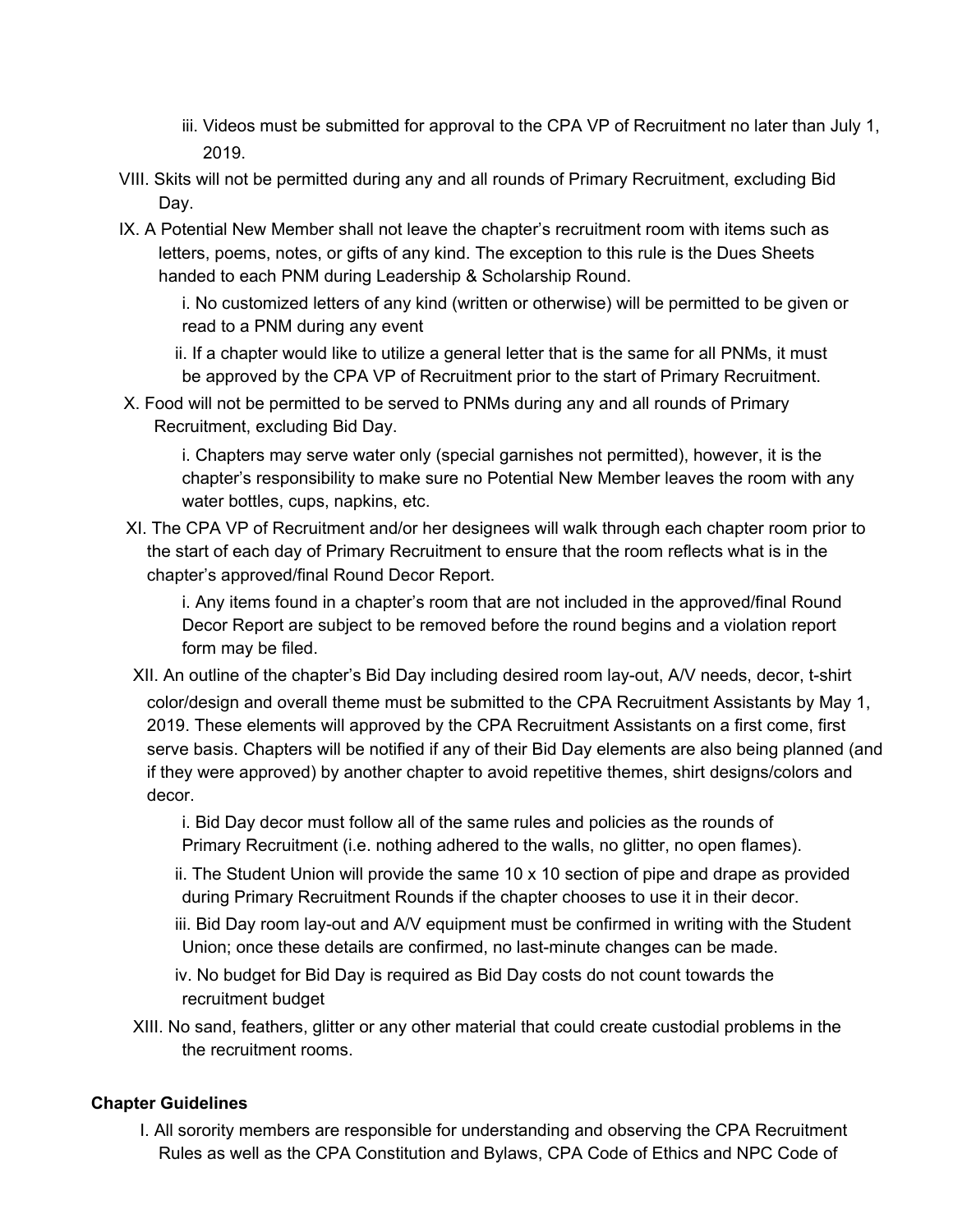Ethics. The CPA Code of Ethics and NPC Code of Ethics are both utilized to ensure harmony between the local campus Panhellenic and National Panhellenic Conference. In situations where these codes conflict with each other, the stricter code will always be applied and enforced.

- II. Every sorority member is responsible for attending ALL Panhellenic Recruitment Workshops unless exceptions or arrangements are made with the CPA VP Recruitment and the Fraternity & Sorority Life Advisor in advance.
- III. Every chapter is responsible for having their members sign the contract created by the CPA Recruitment Team. (https://goo.gl/forms/S5BonWHMxh8xMtBh2)
- IV. Membership Committee Members (made up of each chapter's Recruitment Chair or her designee) are expected to attend or send representation to all meetings concerning Recruitment and are required to submit all required documents by the stated deadlines.
- V. A Chapter Facts and Finances Report must be submitted to the CPA VP of Recruitment by each chapter no later than May 15, 2019. The information provided in this report will be used to create a promotional booklet about CPA and the member chapters and the Dues Information Sheets to be distributed during Leadership & Scholarship Round. It will also be used to share general eligibility requirements and chapter characteristics with Potential New Members.

VI. All marketing and promotional materials must reflect the stated values of sorority membership.

i. The only hard-copy or electronically distributed marketing and promotional materials a sorority may have are factual brochures about the national organization and the local chapter. These may be given to Potential New Members by the chapter prior to Primary Recruitment. Chapters may only distribute these approved materials at Pre-Recruitment Events (Summer Preview, the Owl Involved Activities Fair and Meet the Greeks), unless otherwise approved by the CPA VP of Recruitment.

- ii. A final proof of the brochure will be due to College Panhellenic Association by June 1, 2019. If changes are requested by the CPA VP of Recruitment, she will set additional deadlines for the final proof to be submitted and approved.
- iii. All other marketing and promotional materials will not be allowed.
- iv. Chapters may not display recruitment counselors or any members of the recruitment team in any marketing and promotions materials including social media posts
- v. Each sorority is individually responsible to purchase Community Wide Recruitment Promotional Shirts from CPA for their members (including Recruitment Counselors). Members are encouraged to wear these shirts on days they will be on campus attending classes or events prior to the start of Primary Recruitment.
- VII. A Dues Information Sheet including a total amount and breakdown of fees to be incurred by new members and members in the Fall 2019 semester will be provided to each Potential New Member during Leadership & Scholarship Round of Primary Recruitment by each chapter that the PNM visits.
	- i. The Dues Information Sheets will be designed and printed by CPA and an appropriate amount of copies will be provided to the chapter the night before Leadership & Scholarship Round.
	- ii. The Dues Information Sheet will be created using the information provided by the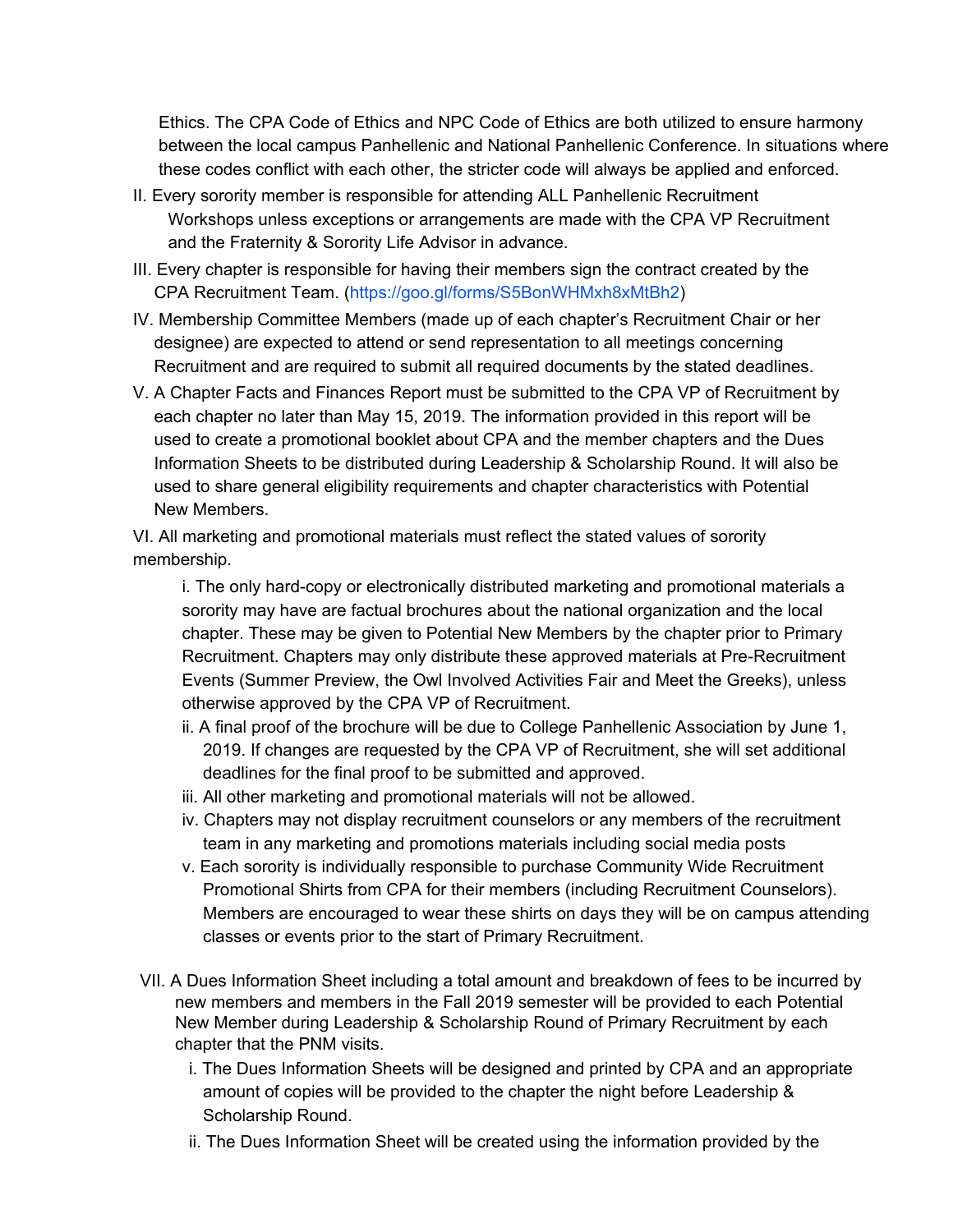chapter on their Chapter Facts and Finances Report. CPA is not responsible for chapters reporting incorrect information; chapters are encouraged to notify the VP of Recruitment if any information on the Chapter Facts and Finances Report changes after submission.

- iii. CPA may provide a range of fees and general information about sorority dues to Potential New Members, but will not answer chapter-specific financial questions before or during Primary Recruitment.
- iv. Each chapter must distribute a Dues Information Sheet to every PNM that attends their Leadership & Scholarship round events.
- v. Per Section VI of Recruitment Room Specifications, each chapter should conduct a brief presentation about finances during each event of Leadership & Scholarship round.
- VIII. Only initiated collegiate members and new members may make presentations and/or engage in conversations with Potential New Members during Primary Recruitment events.

i. A maximum of 6 alumnae can be present in the chapter room at one time, but are not allowed to make presentations and/or engage in conversations with Potential New Members.

- ii. Leadership Consultants or National Officers do not count in the 6 alumnae number.
- IX. Sorority members and Potential New Members may only engage in normal social contact during the Primary Recruitment period as outlined in the Definitions section of these rules, up until Strict Silence begins (see Section XII). In an effort to maintain consistency and fairness, all sorority members and PNMs are asked to abide by the rules outlined in this section even if relationships existed prior to Primary Recruitment.
	- i. Normal social contact is defined as limited verbal exchange such as common greetings and salutations ("hello" and "goodbye") and civil gestures ("Hope you're doing well"). Conversations should be limited and avoid discussion of sorority life or Primary Recruitment.
	- ii. There is to be no contact whatsoever between a sorority member and a PNM during Primary Recruitment via electronic communications such as but not limited to email, phone, text message, instant message, Facebook, Twitter, Instagram, SnapChat, LinkedIn, etc. Each sorority is responsible for ensuring their members comply with this rule. Chapters whose members are found to have violated this rule will be issued a recruitment infraction.
	- iii. All active sorority members, regardless of their level of participation in Primary Recruitment, must adjust their privacy settings on all their social media accounts so that they are not public from the day of Freshman Move-In until 12:00 pm on Bid Day.
	- iv. No sorority members may visit a Potential New Member in her place of residence nor may a Potential New Member visit a sorority woman in her place of residence during Primary Recruitment.
- X. During Primary Recruitment events, a sorority member should never discuss any chapter other than her own. Sorority chapters/members should never inquire about the chapters a PNM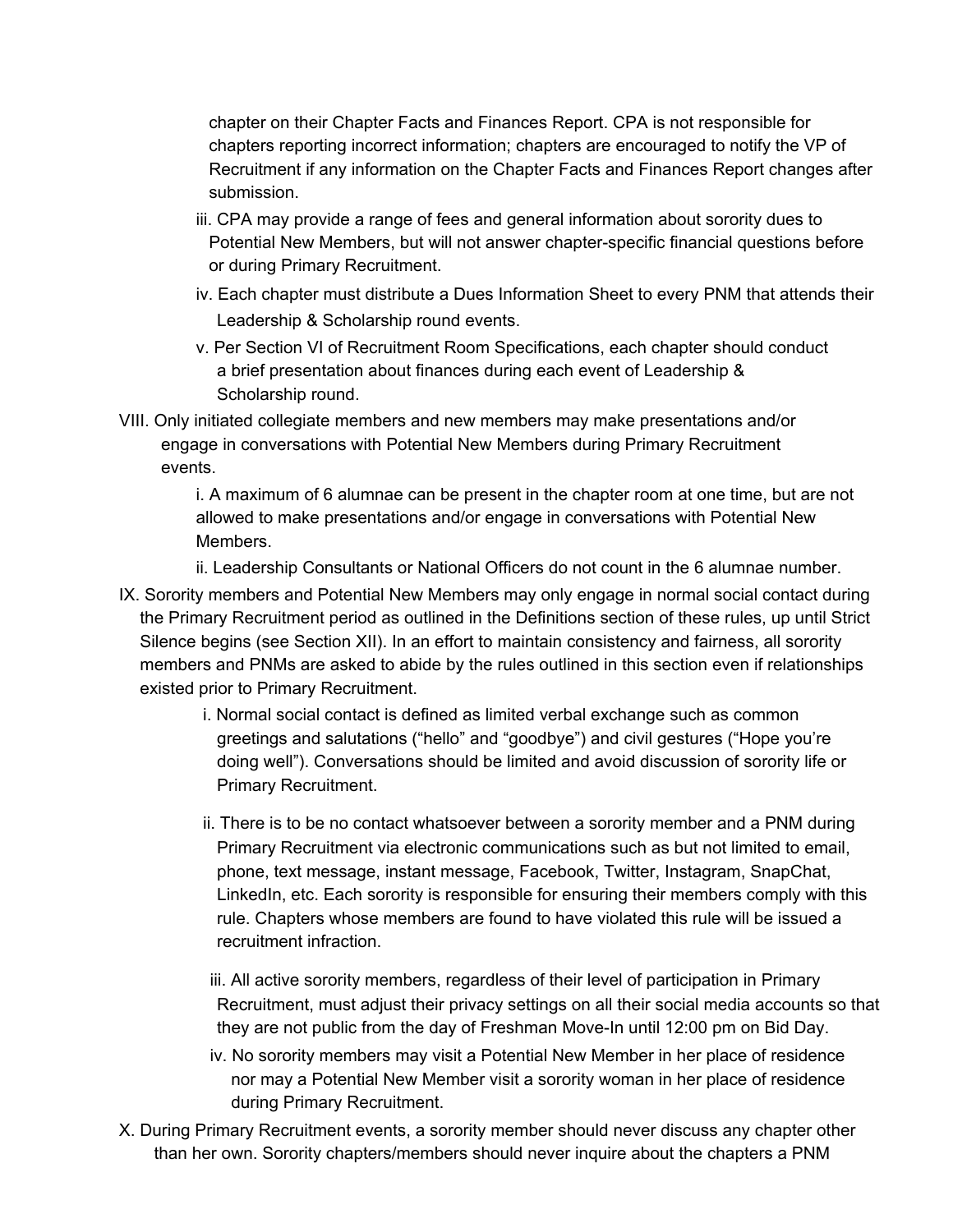visited before their own, or those she will visit afterward. These would remain confidential to the PNM and her Recruitment Counselor.

- i. If a Potential New Member asks about another sorority, a sorority member should speak positively about that sorority and change the subject.
- XI. There will be no promising of bids directly or indirectly by any sorority member. A sorority member shall not give a promise, either verbal or written, to join a certain chapter before bids are issued through CPA.
	- i. An infraction will be filed if alleged bid promising occurs. A chapter found to have committed an infraction will be held accountable by the CPA Judicial Board on a case-by-case basis.
	- ii. No favors or gifts may be given to PNMs by a sorority or sorority member before or during Primary Recruitment.

iii. A sorority member, or anyone acting on a sorority's behalf may not buy anything for a Potential New Member (e.g., meal, soft drink, etc) before or during Primary Recruitment.

- XII. Strict Silence is the period of time from the end of the Potential New Member's last Preference Round event until she reports to the sorority from which she accepts a bid. During Strict Silence, there is no conversation or contact between sorority members and Potential New Members; the two parties should not engage in any form of direct or indirect verbal, written, printed or text message communication.
- XIII. Chapter social media pages may not post during the duration of Primary Recruitment, from the start of Orientation (August 23, 2019) to the morning of Bid Day (8:00 am August 31, 2019).
- XIV. Chapters will all purchase and wear a round one shirt designed by the Vice President of Recruitment and Membership Committee members. Chapters will be invoiced by CPA and pay by date later specified.

## **Potential New Member Guidelines**

I. A PNM shall register for Primary Recruitment using the software provided by Fraternity & Sorority Life to register and pay a registration fee. Depending on when she registers, the fee will follow the following payment schedule:

i. May 1, 2019 : \$75.00

ii. August 14, 2019 : \$80.00

iii. The College Panhellenic Association will not release any Potential New Member contact information or assign her a Recruitment Counselor unless she has paid the registration fee.

II. A PNM shall be required to attend Orientation and all Primary Recruitment events to which she has accepted invitations. In the event of illness or emergency, she should notify a CPA Recruitment Team member and/or her recruitment counselor if she cannot attend. CPA will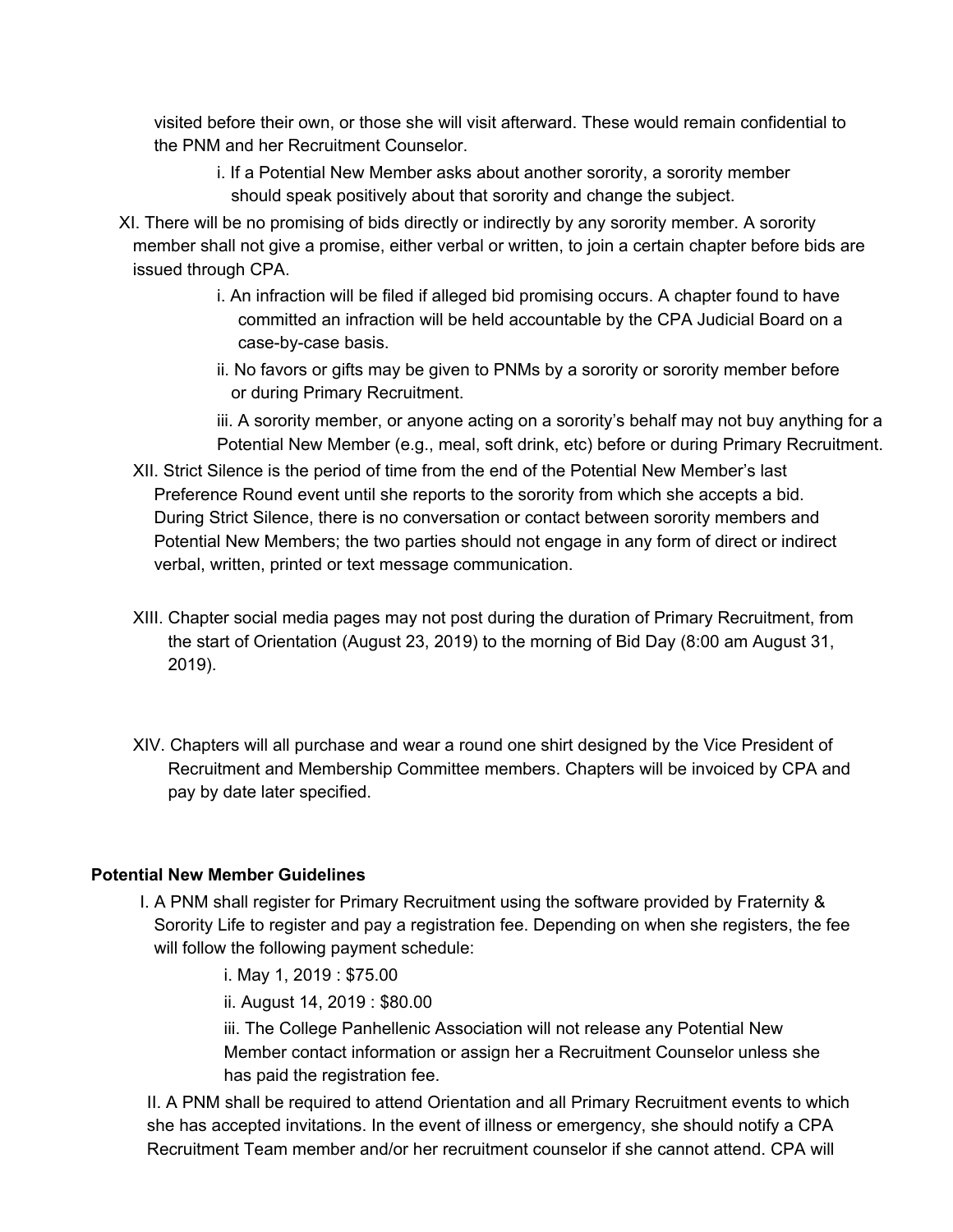then notify the chapters involved.

- i. Class is the only valid excuse for PNMs. Work and other activities will not be considered valid excuses but will be communicated to the chapters from whom events the PNM is absent.
- ii. Potential New Members are not allowed to leave a chapter's room during a Primary Recruitment event unless there is an emergency and a Recruitment Counselor can enter the room to escort her out.
- III. During Primary Recruitment, no PNM may visit with any sorority member outside of Primary Recruitment events to which she has accepted an invitation.
- IV. A PNM should contact her recruitment counselor and/or a CPA Recruitment Team member if she desires to withdraw from the Primary Recruitment process. If possible, a PNM Withdraw Form should be filled out by the PNM upon her departure.

V. Membership Recruitment Acceptance Binding Agreements will be signed immediately after the last event the woman attends.

VI. Strict Silence is the period of time from the end of the Potential New Member's last Preference Round event until she reports to the sorority from which she accepts a bid. During Strict Silence, there is no conversation or contact between sorority members and Potential New Members; the two parties should not engage in any form of direct or indirect verbal, written, printed or text message communication.

## **Bid Day**

I. Bid Card Signing

i. On the morning of Bid Day, a representative from each chapter will meet with the CPA Recruitment Team to retrieve their Bid List.

ii. Bid Cards must be signed and left with the CPA Recruitment Team; chapters will not be allowed to take their Bid List until all Bid Cards have been completed.

iii. The chapter must also provide the CPA Recruitment Team with enough shirts (and appropriate sizes) for each New Member on their Bid List and leave them with the completed Bid Cards.

## II. Bid Day Celebration

i. Chapters are REQUIRED to bring enough water for members and New Members.

ii. Each chapter is permitted to set up a  $10 \times 10$  tent on the where chapter members will gather to welcome their New Members.

iii. CPA will determine the placement for each chapter on the Outdoor Stage and notify them where to set up their tents on the morning of Bid Day.

iv. Men are not permitted to attend or watch Bid Day celebrations unless permitted by CPA.

> a. If a chapter wishes to have a male present at Bid Day (to take photos or video, DJ, etc.) they must notify the Panhellenic Advisor no later than the first day of classes for Fall 2019. CPA will issue passes for any men approved to attend Bid Day.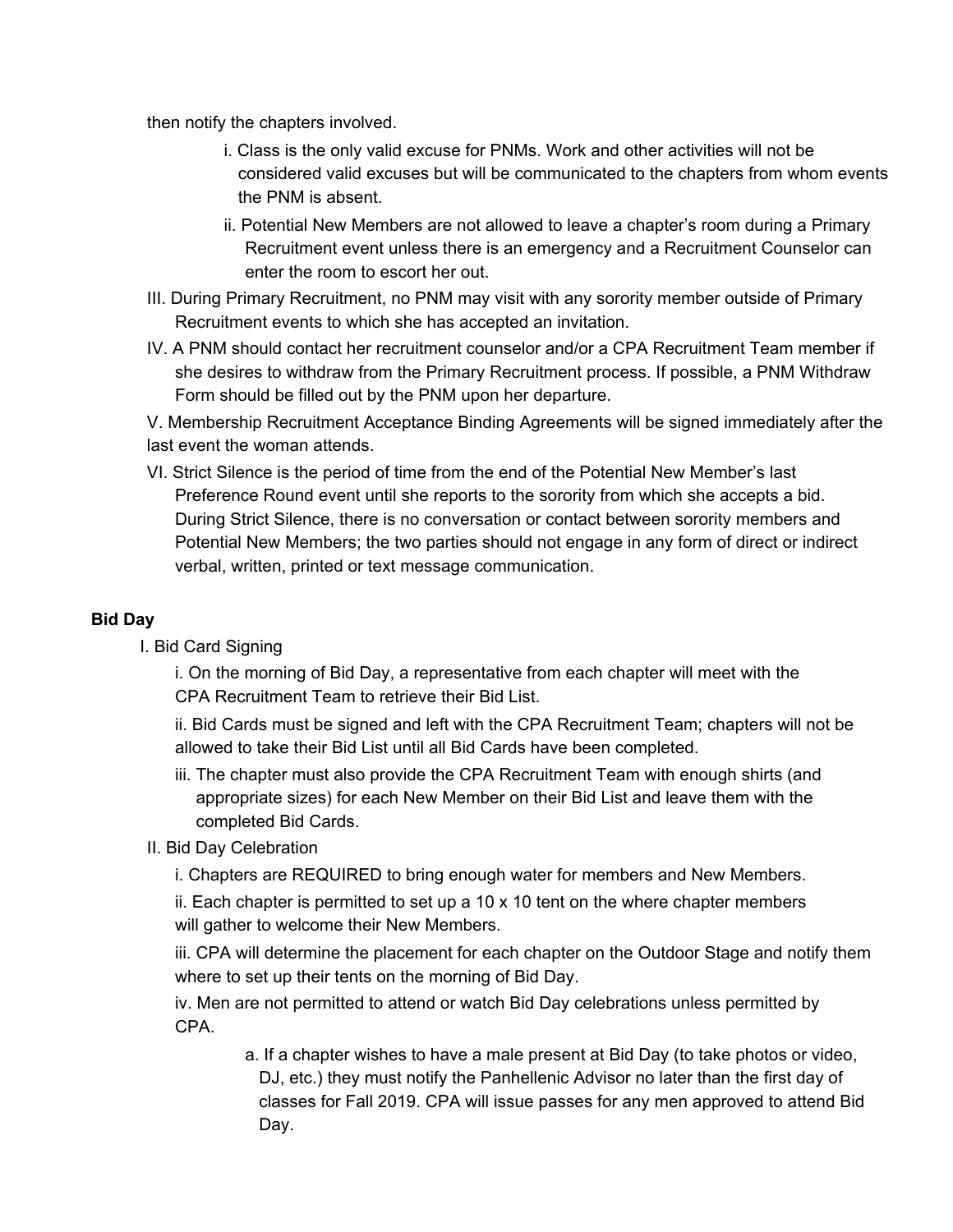III. Chapters are responsible for notifying any men interested in attending Bid Day that they are not allowed to be present. Any questions about this can be referred to the Panhellenic Advisor.

#### **Recruitment Counselors and Recruitment Team**

The role of the Recruitment Counselor is crucial to the success of the recruitment process, and the experience of Potential New Members. Thus, their disassociation is of the utmost importance throughout the entire recruitment process.

- I. The recruitment team is defined as the seven members of the Panhellenic Executive board and Panhellenic Recruitment Assistants. The Panhellenic Executive Board must disaffiliate 30 days prior to recruitment. The Panhellenic team members who lead recruitment are still to be disaffiliated as they are part of Panhellenic throughout the recruitment process
- II. Parameters and Expectations for Affiliated Recruitment Counselors
	- i. Recruitment Counselors may;
		- a. Keep letters in social media bios until dissociation begins on August 10, 2019
		- b. Be present on chapter social media platforms prior to June 1, 2019
		- c. Have letters on cars and technology
		- d. Stay in contact with sisters throughout the Spring and Summer semesters
		- e. Can tell affiliation to Potential New Members if asked
		- f. May not be posted on chapter members' social media platforms 30 days prior to recruitment (July 23rd)
	- ii. Recruitment Counselors may not;
		- a. Wear apparel or jewelry with letters from the start of Recruitment Counselor retreat until bid day
		- b. Accept requests from PNMs on Facebook, Instagram or any other social media platform
		- c. Promote their own organization such as "Alpha Alpha does it best", "Alpha Alpha forever and always", or "missing my sisters"
		- d. Recruit or be a "representative" for their organizations. This includes but is not limited to being in recruitment promotional videos, social media posts, and/or flyers, decorations and conversations.
		- e. Converse with chapter members from the start of Recruitment Counselor retreat until Bid Day.
		- f. Attend of be a part of any chapter recruitment workshops, spirit week, or anything pertaining to recruitment for their organizations
		- g. Disclose the affiliation of any member of the recruitment team to PNMs
- **COB** I. Continuous Open Recruitment may start immediately following Bid Day.
	- II. Continuous Open Recruitment Acceptance Agreements must be signed as soon as a woman accepts a bid and must be submitted within 48 hours to the Office of Fraternity & Sorority Life.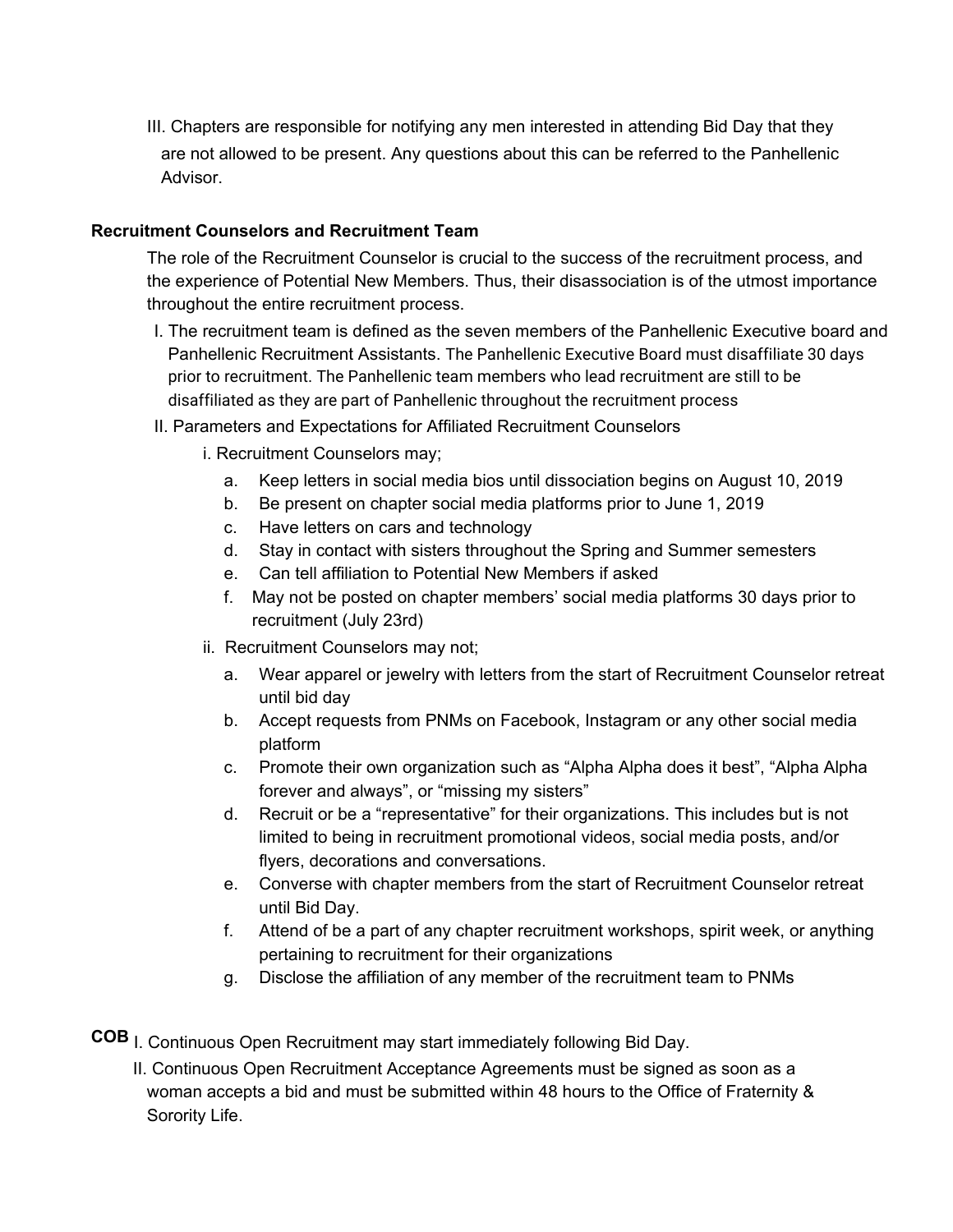**Infractions** Any matters involving an alleged or potential Recruitment Rule infraction will follow the guidelines set forth in the NPC Manual of Information, including starting with an Informal Discussion if possible. Should a Violation Report Form be filed, the judicial process outlined in the NPC Manual of Information as well as the FAU College Panhellenic Association Bylaws will be followed.

#### **Appendix A Timeline**

March 20th: Bid day themes may be submitted to the Panhellenic Recruitment Assistants (panhelfaurd@gmail.com) , no earlier than 10:00 am

May 1st: Primary Recruitment Registration Opens (fee \$75.00) (*PNM Guidelines Section I)* May 1st: Inventory List due to CPA (*Recruitment Room Specifications Section II)* May 1st: Bid Day Outline due to CPA (*Recruitment Room Specifications Section XI)*

May 15th: Chapter Facts and Finances Report due to CPA (*Chapter Guidelines Section V)*

June 1st: Chapter promotional material (brochure) proof due to CPA (*Chapter Guidelines Section VI)* June 1st: Recruitment Round Decor Report due to CPA (*Recruitment Room Specifications Section II)* June 1st: Recruitment Counselors and Recruitment team may no longer be posted on social media platforms by chapters *(Recruitment Counselors and Recruitment Team section II)*

July 1st: Slideshow and Philanthropy video due to CPA (*Recruitment Room Specifications Section IV)* July 1st: Recruitment Video due to CPA *(Primary Recruitment Section IV)*

July 23rd: ICS Recruitment software trainings begin being offered to chapters (*Primary Recruitment Section IV)* July 23rd: Recruitment Team disaffiliates from chapters July 23rd: Chapter members may no longer post members of the recruitment team or recruitment counselors on their personal social medias

August 1st: Promotional Video can be posted by the chapter and its members (*Primary Recruitment Section IV)*

August 9th: Student Union Agreement due to CPA (*Primary Recruitment Section II)* August 9th: PNMs visible to chapters on ICS Recruitment software (*Primary Recruitment Section VIII)*

August 14th: Freshman Move In (social media accounts must be privatized) (*Chapter Guidelines Section IX)* August 14th: Primary Recruitment Registration fee increases to \$80.00 (*PNM Guidelines Section I)*

August 18th: Pre-Recruitment Event: Get WOW'd Activities Fair (*Primary Recruitment Section VI)*

August 21st: All banners, including bid day banners must be turned into the Fraternity and Sorority Life Office by 5:00 pm *(Recruitment Room Specifications Section III)*

August 23rd: Primary Recruitment Begins (*Definitions Section I)*